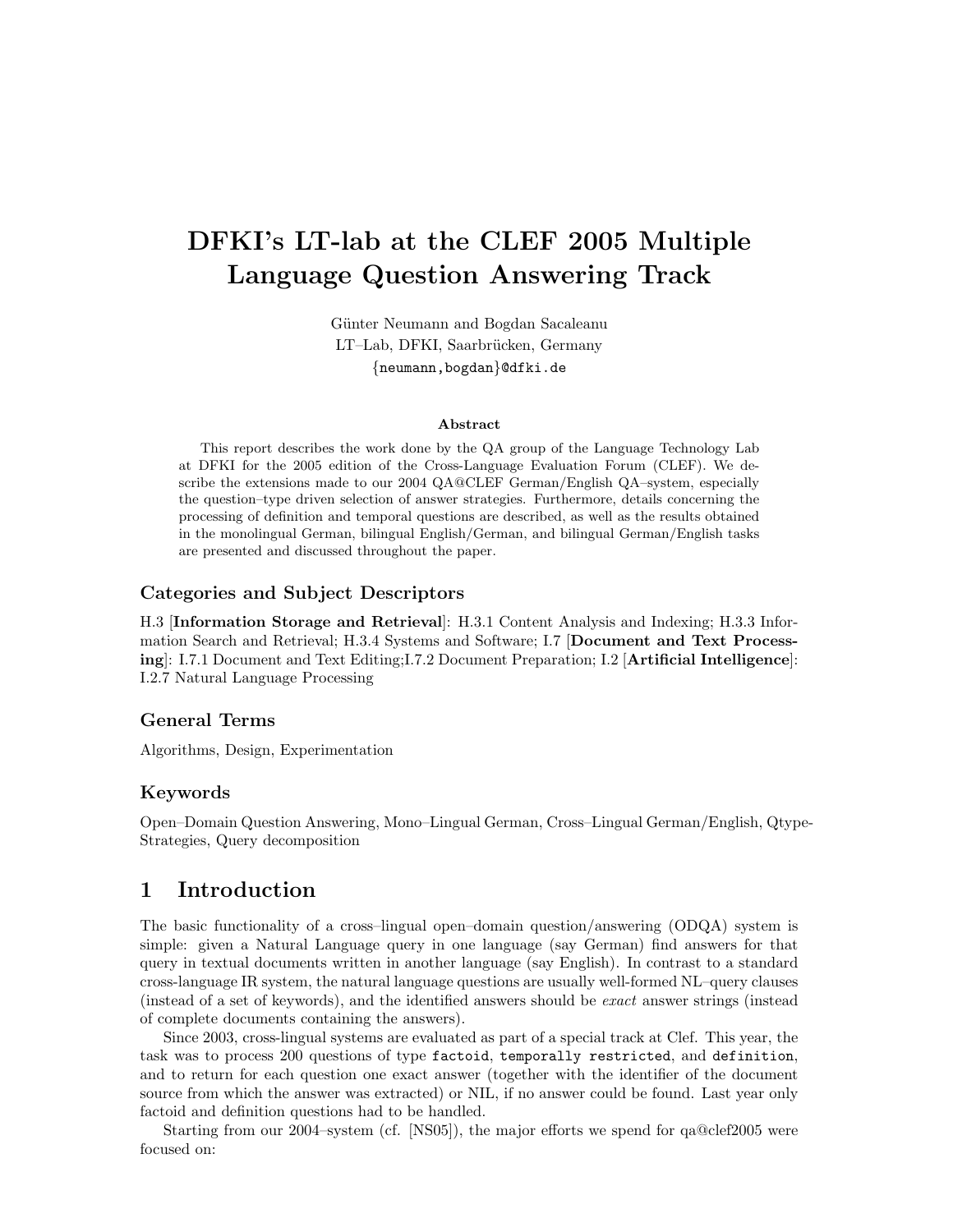- development of a component–oriented ODQA-core architecture
- processing definition and temporally restricted questions
- exploration of web-based answer validation

Beside that we also decided to take part in three different tasks:

- 1. monolingual German ODQA: here we could improve our result from last year from 23.5% to 43.5% this year
- 2. German-English ODQA: here we achieved with 25.5% accuracy a minor improvement compared with our 2004–result (23.5%)
- 3. English-German ODQA: this was our first participation in this task and we achieved a result of 23% accuracy

For all three tasks, we obtained the best results. We will now describe some interesting technical aspects of our 2005–system – named Quantico – before presenting and discussing the results in more detail.

# 2 System Overview

Based on a number of experiments we made during the development of our ODQA–technology, we developed the hypothesis that a structural analysis of un-structured documents towards the information needs of questions, will support the retrieval of relevant small textual information units through *informative* IR-queries. However, since we cannot foresee all the different users interests or questions especially in the *open-domain context*, a challenging research question is: How detailed can the structural analysis be made without putting over a "straitjacket" of a particular interpretation on the un-structured source? Thus, there is a trade–off between off-line and on-line document annotation. Questions and answers are somewhat related in that questions influence the information geometry and hence, the information view and access, cf. [Rij04].

Based on this insights, we developed the ODQA–architecture as depicted in figure 1. The idea behind the specific design is the assumption that an off-line annotation of the data collection supports an answer type oriented indexing and answer extraction process through the selection of query–type specific strategies (a similar approach is also used by  $[MHC^+04]$ ). Furthermore, a sentence–oriented preprocessing determining only sentence boundary, named entities (NE) and their co-reference, as well as NE–anchored tuples (see sec. 3) turned out to be a useful level of off–line annotation, at least for the Clef-type of questions.

In order to achieve a high degree of flexibility of the ODQA–core components in future applications, an important design decision was to a use a central QAController: based on the result of the NL—question analysis component, the QAController decides which of the following strategies will be followed:

- Definition Question
- Temporal Question
- Factoid Question

Each strategy of the above-mentioned ones corresponds to different settings for each of the components. For the Factoid Question strategy, for example, the Retrieval Component considers sentences as information units; the Answer Extraction Component defines classes of instances for one of the entity types PERSON, ORGANIZATION, LOCATION, DATE and NUMBER; the Answer Selection Component considers relevant information as being the one more closed (distance metric) to the question keywords and with the most coherent context.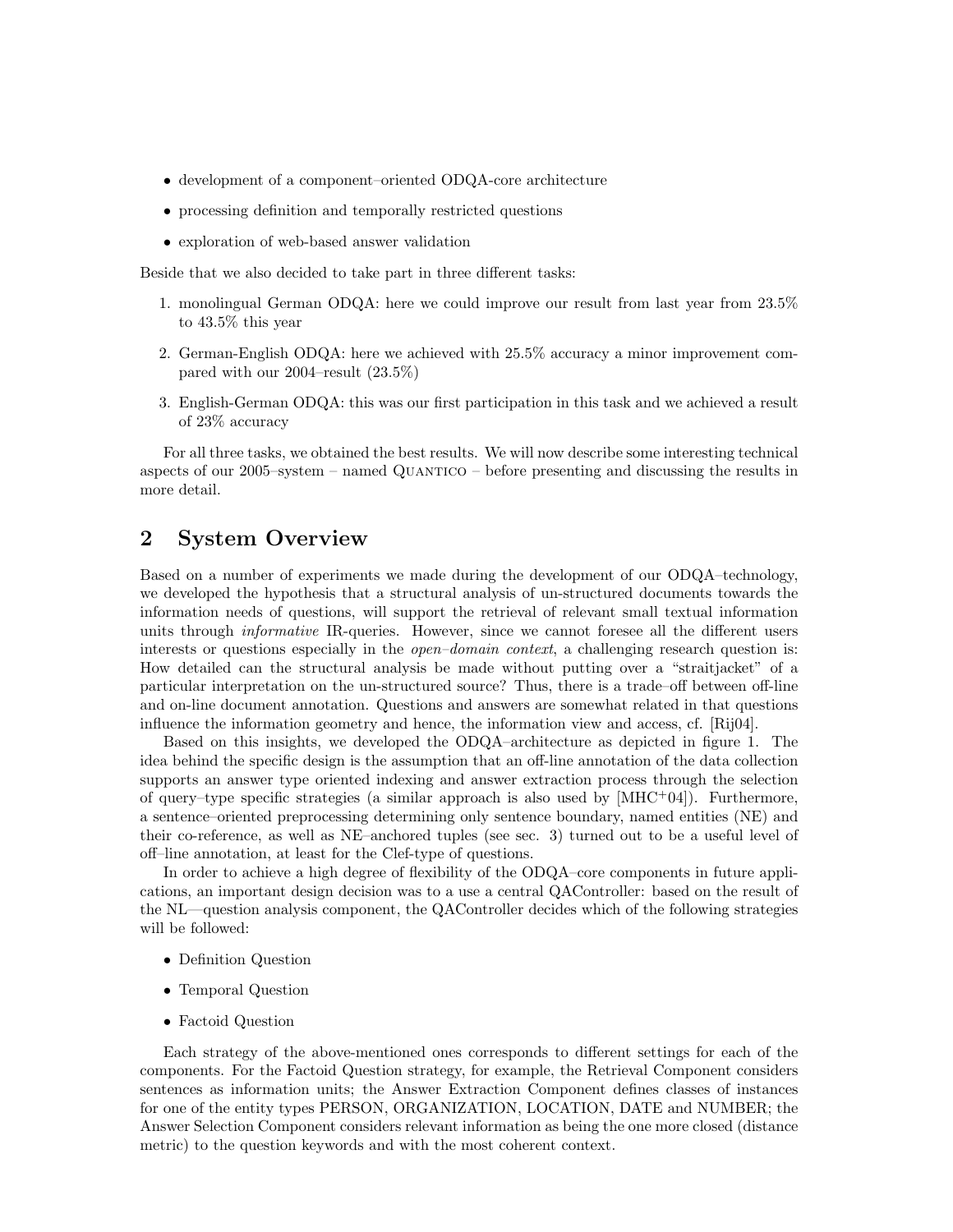

Figure 1: The architecture of QUANTICO.

# 3 Treatment of Definition and Temporally Restricted Questions

Definition Questions Definition questions, asking about instances of PERSON and ORGA-NIZATION entity types, have been approached by making use of structural linguistic patterns known to be used with explanatory and descriptive goals. Both appositions:

"Silvio Berlusconi, the Italian prime-minister, visited Germany."

and abbreviation-extension structural patterns:

"In January 1994, Canada, the United States and Mexico launched the North American Free Trade Agreement (NAFTA) and formed the world's largest free trade area."

were used for this purpose.

Based on a corpus of almost 500 Mbytes textual data from the Clef corpus for every language taken into consideration (German and English), two indices were created corresponding to pairs of phrases of the form (see also fig. 1 where the (NE,XP) and abbreviation store memorize these indices).

(Silvio Berlusconi, the Italian prime-minister)

and

(NAFTA, North American Free Trade Agreement)

The Retrieval Component for the Definition Question strategy uses these indices and considers the phrases on the right side as the information units containing the possible answer, in case corresponding matching left elements have been identified during the Query Analysis Component.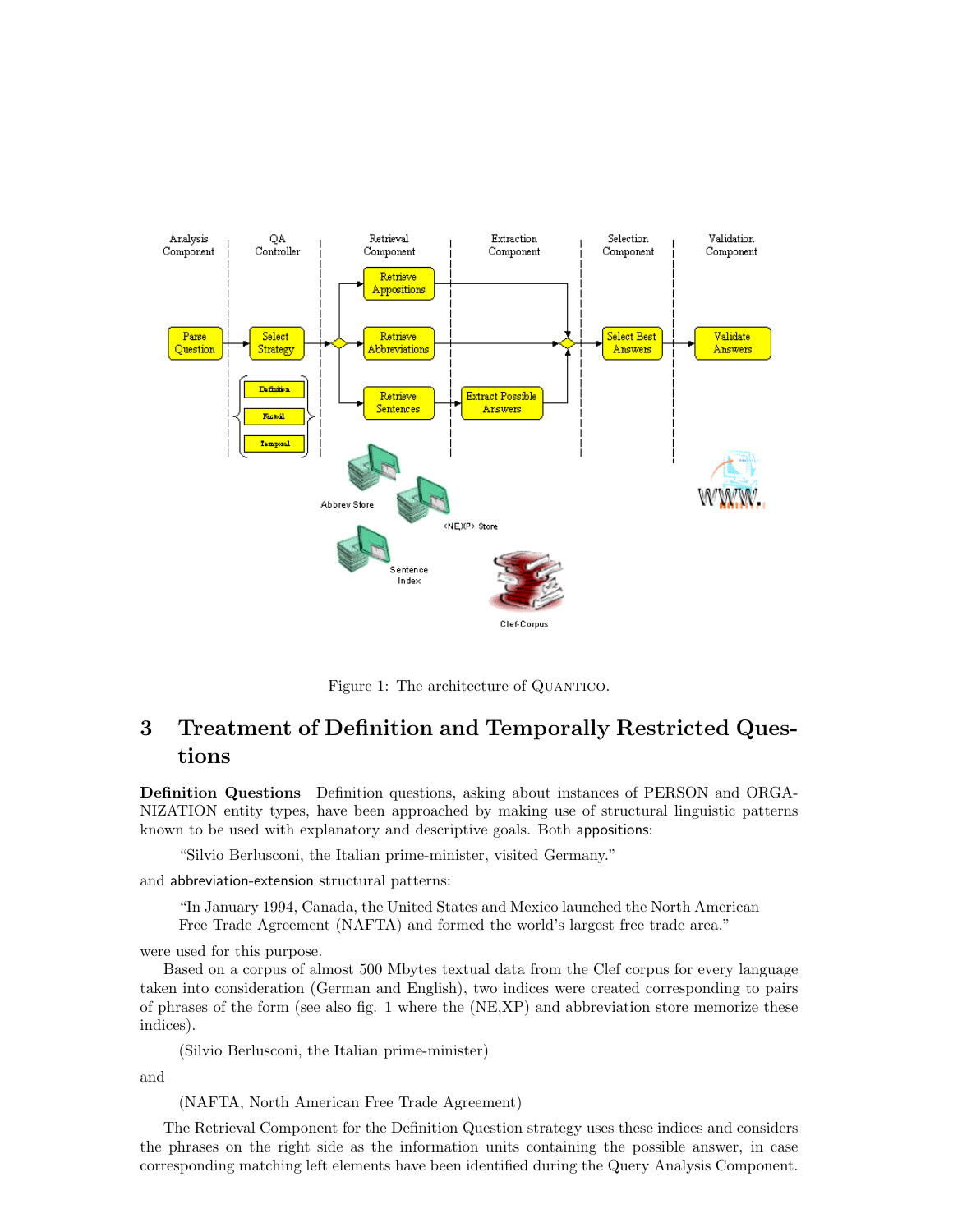Temporally Restricted Questions In order to fulfill the requirements of the 2005 qa@clef task description, we developed specific methods for the treatment of temporally restricted questions, e.g., questions like "Who was the German Chancellor in the year 1980?", "Who was the German Chancellor between 1970 and 1990?", or "Who was the German Chancellor when the Berlin Wall was opened?". It was our goal, to process questions of this kind on basis of our existing technology following a *divide-and-conquer* approach, i.e., by question decomposition and answer fusion. The highly flexible design of QUANTICO actually supported us in achieving this goal. Two methods were implemented:

- 1. The existing methods for handling factoid questions are used without change to get initial answer candidates. In a follow–up step, the temporal restriction from the question is used to check the answer's temporal consistency.
- 2. A temporally restricted questions Q is decomposed into two sub–questions, one referring to the "timeless" proposition of Q, and the other to the temporally restricting part. For example, the question "Who was the German Chancellor when the Berlin Wall was opened?" is decomposed into the two sub–questions "Who was the German Chancellor'" and "When was the Berlin Wall opened?". The answers of both are searched for independently, but checked for consistency in a follow–up answer fusion step. In this step, the found explicit temporal restriction is used to constrain the "timeless" proposition.

The decomposition of such questions into sub–questions is helpful in cases, where the temporal restriction is only specified implicitly, and hence can only be deduced through application of specific inference rules. Note that the decomposition operation is mainly *syntax driven*, in that it takes into account the grammatical relationship of the sub– and main clauses identified and analysed by Quantico' parser SMES, cf. [NP02].

Through evaluation of a number of experiments, it turned out that processing of question with method 1.) leads to higher precision, and processing of questions using method 2.) leads to increased recall. An initial evaluation of our Clef–results also suggest, that the methods are critically depending on the quality of recognition of time and date expression (see section 6).

# 4 Cross-lingual Methods

Two strategies were used for responding questions asked in a language different from the one of the documents containing the answer. Both strategies employ online translation services (Altavista, FreeTranslation, etc.) for crossing the language barrier, but at different processing steps: before and after the Analysis Component (see also figure 2).

The before–method translated the question string in an earlier step, resulting in several automatic translated strings, of which the best one was then passed on to the Retrieval Component after having been analyzed by the Query Analysis Component. This was the strategy we used in the English–German task. To be more precise: the English source question was translated into several alternative German questions using online MT services. Each German question was then parsed with SMES, Quantico's German parser. The resulting query object was then weighted according to its linguistic well–formedness and its completeness wrt. query information (question type, question focus, answer–type). The assumption behind this weighting scheme is that "a translated string is of greater utility for subsequent processes than another one, if its linguistic analysis is more complete/appropriate."

The after–method translated the formalized result of the Query Analysis Component by using the question translations, a language modeling and a word alignment tool for creating a mapping of the formal information need from the source language into the target language. We used this strategy in the German–English task along two lines (using the following German query as example: In welchem Jahrzehnt investierten japanische Autohersteller sehr stark?):

1. translations as returned by the on-line MT systems are being ranked according to a language model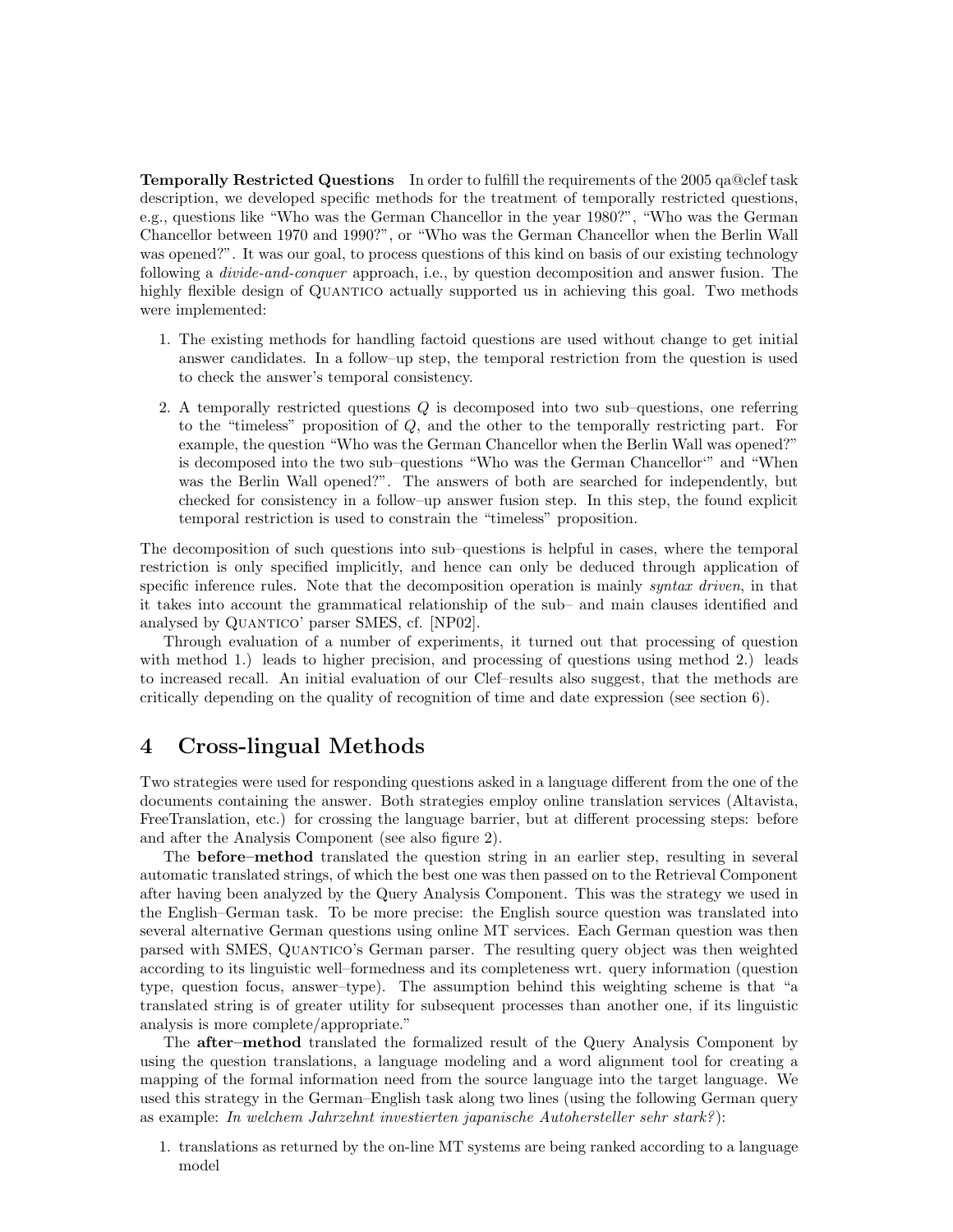

Figure 2: The architecture of QUANTICO: cross-lingual perspective

In which decade did Japanese automakers invest very strongly? (0.7) In which decade did Japanese car manufacturers invest very strongly? (0.8)

2. translations with a satisfactory degree of resemblance to a natural language utterance (i.e. linguistically well-formedness), given by a threshold on the language model ranking, are aligned based on several filters: dictionary filter - based on MRD (machine readable dictionaries), PoS filter - based on statistical part-of-speech taggers, and cognates filter - based on string similarity measures (dice coefficient and LCSR (lowest common substring ratio)).

In: [in:1] true 1.0 welchem: [which:0.5] true 0.5 Jahrzehnt: [decade:1] true 1.0 investierten: [invest:1] true 1.0 japanische: [japanese:0.5] true 0.5 Autohersteller: [car manufacturers:0.8, automakers:0.1] true 0.8 sehr: [very:1] true 1.0 stark: [strongly:0.5] true 0.5

The CLEF evaluation gives evidence that both strategies are comparable in results, whereby the last one is slightly better, due to the fact of not being forced to choose a best translation, but working with and combining all the translations available. That is, considering and combining several, possible different, translations of the same question, the chance of catching a translation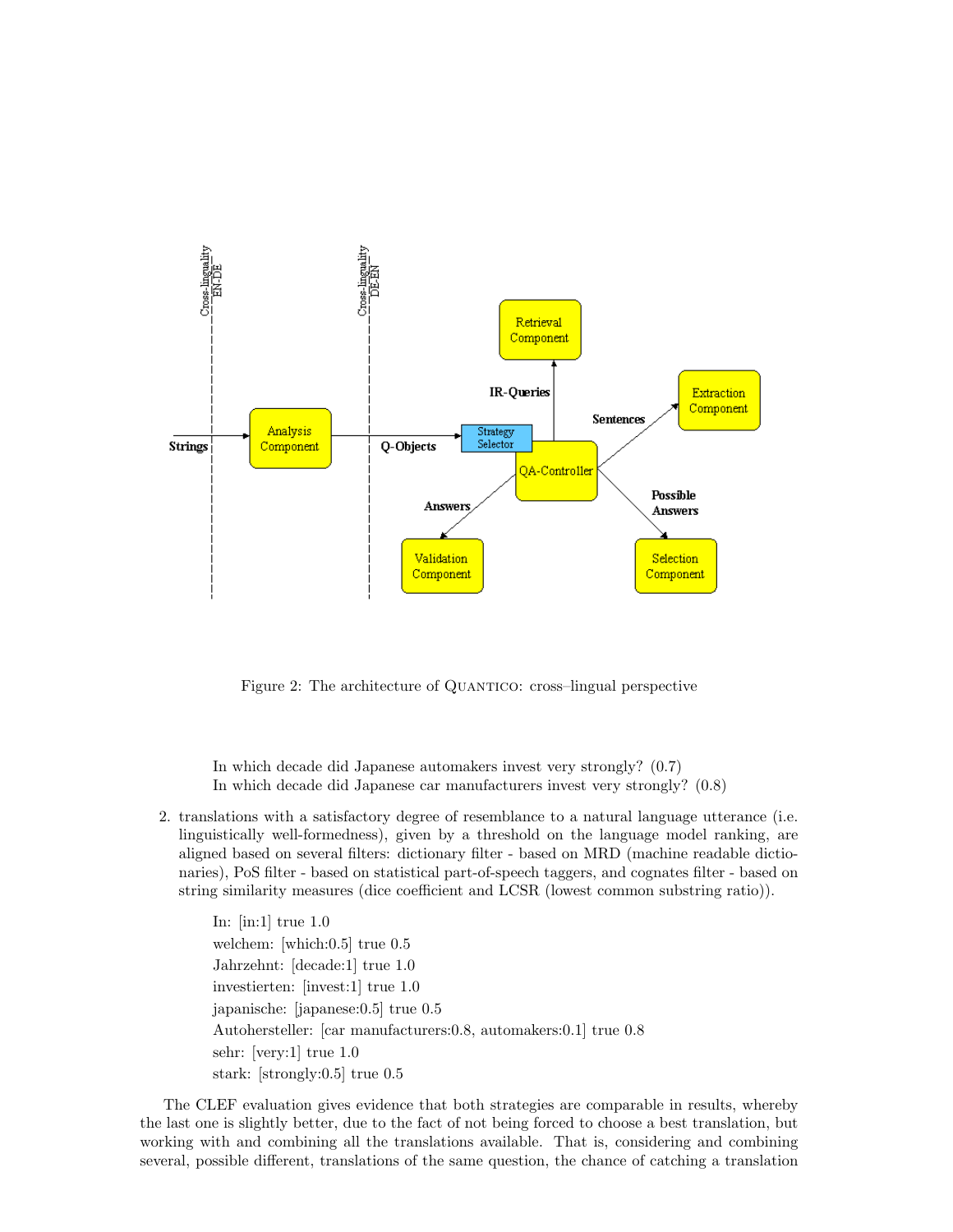error in an earlier phase of the work–flow becomes higher and propagating errors through the whole system becomes less certain.

# 5 Web Validation

Our previous Clef–systems where "autistic" in the sense that we did not make use of the Web, neither for answer prediction nor for answer validation. Since we will fuse our current ODQA– technology with the Web in the near future, we started the development of web–based ODQA– strategies. Using the 2004 qa@clef as a testbed, we implemented an initial prototype of a web– validator realizing the following approach: Starting point are the M–best answer candidates found by Quantico using the Clef corpus only. Then, for each answer candidate a Google query is constructed from the answer and the the internal representation of the NL–query. The question– answer pair is send to Google and the resulting total frequency count (TFC) is used to sort the set of answer candidates according to the individual values for TFC. The answer with the highest TFC is then selected as the best answer. The underlying assumption here is, that an IR–query consisting of the NL query terms and the correct answer term will have a higher redundancy on the Web, than one using a false answer candidate. Of course, applying such a method successfully presupposes a semantic independency between answer candidates. For this kind of answers, our method seem to work quite well. However, for answer candidates, which stand in a certain "hidden" relationship (e.g., because a ISA–relation exists between the two candidates), the current method is not sufficient. This is also true for those answer candidates which refer to a different timeline or context than that, preferred by the Web search engine.

## 6 Results and Discussion

This year, we took part in three tasks: 1.) monolingual German (DE2DE), 2.) cross–lingual English/German (EN2DE), and 3.) cross–lingual German/English (DE2EN). We would like to stress at this point, that in all different tasks, the *same* ODQA–core machinery was used, extended only for handling the cross–lingual aspects.

The results can be found in tables 1 (DE2DE), 2 (EN2DE), and 3 (DE2EN), respectively. For the tasks DE2DE and EN2DE we submitted two runs: one without web validation (the runs dfki051dede and dfki051ende) and one with web–validation (the runs dfki052dede and dfki052ende). For the task DE2EN, we only submitted one run without web validation. The system performance for the three tasks was as follows: for the task DE2DE, Quantico needs approx. 3 sec. for one question–answering cycle (about 10 minutes for all 200 questions); for the task EN2DE, Quantico needs approx. 5 sec. (about 17 minutes for all 200 questions), basically due to the extra time, the online machine translation needs. The task DE2EN needs the most computation resources due to online translation, alignment, language model use, etc. (actually approx. 50 minutes are used for all 200 questions).

|             |    |       | W   |    |   | ы         |       | m     |
|-------------|----|-------|-----|----|---|-----------|-------|-------|
| dfki051dede | 87 | 43.50 | 100 | 19 | - | 35.83     | 66.00 | 36.67 |
| dfki052dede | 54 | 27.00 | 127 |    | - | $15.00\,$ | 52.00 | 33.33 |

Table 1: Results in the task German–German

As can be seen from the tables 1 and 2, applying the web validation component (for the best 3 answers determined by QUANTICO) does lead to a system performance loss. At the point of writing, we have not yet performed a detailed analysis, but it seems that the lack of contextual information causes the major problems, when computing the Google IR–query. Additional problems could be: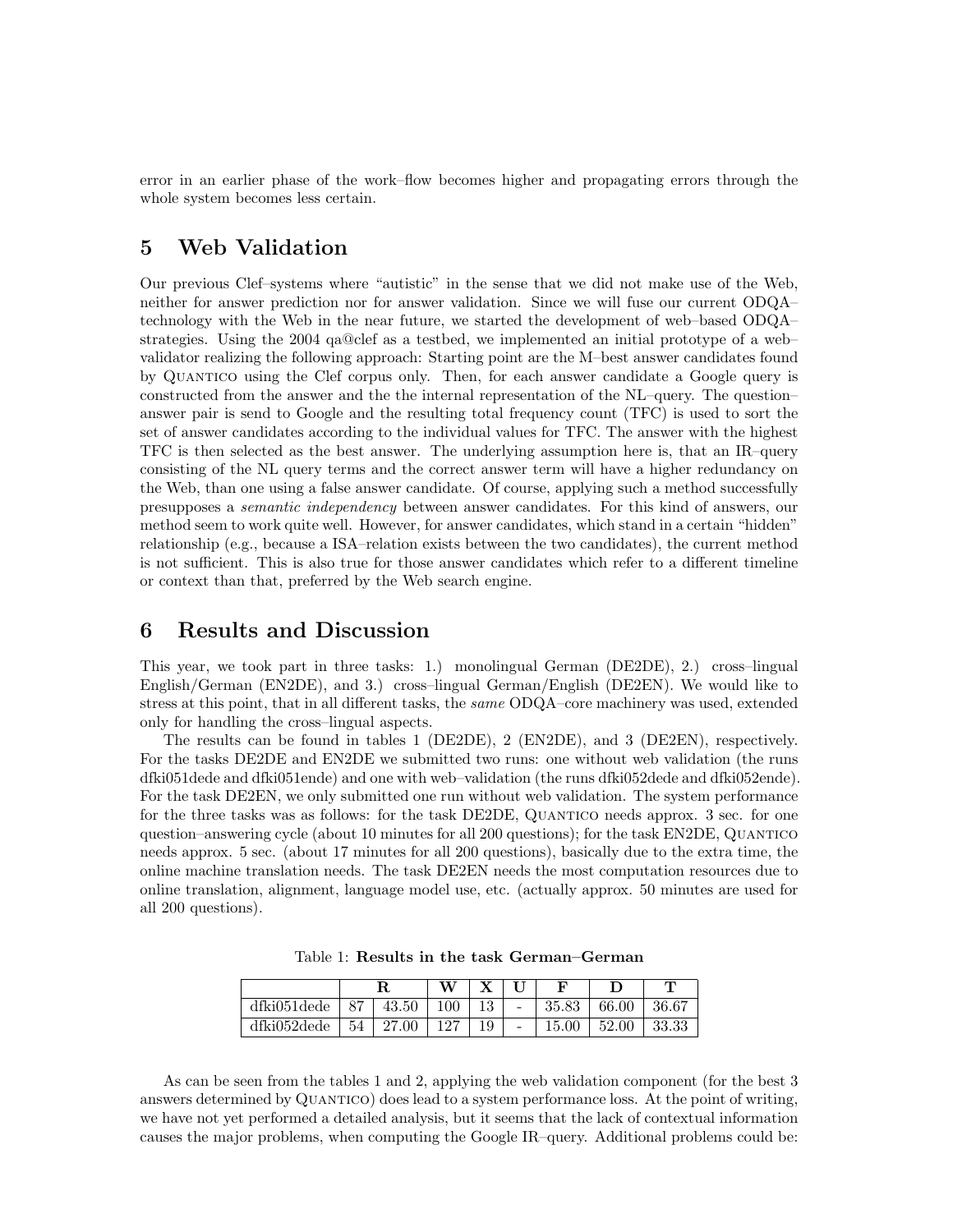|             |    |       | 37.7 |    | г     |       |      |
|-------------|----|-------|------|----|-------|-------|------|
| dfki051ende | 46 | 23.00 | 41   | 19 | 16.67 | 50.00 | 3.33 |
| dfki052ende | 31 | 15.50 | 159  |    | 8.33  | 42.00 |      |

Table 2: Results in the task English–German

| Table 3: Results in the task German-English |  |  |  |  |  |
|---------------------------------------------|--|--|--|--|--|
|---------------------------------------------|--|--|--|--|--|

|                         |                          |                      | $-1$ | --     | - -<br>๛                 |   |    | Ē |
|-------------------------|--------------------------|----------------------|------|--------|--------------------------|---|----|---|
| $-1$<br>$\tilde{}$<br>ີ | $-1$<br>ال ل<br><b>.</b> | $\mathbf{h}$<br>∠∪⊶∪ | -4   | O<br>◡ | $\overline{\phantom{a}}$ | ◡ | ∽. |   |

- the number of German web documents might be still too low, for taking into account redundancy effectively
- the correct answer extracted from the Clef–corpus does not exist on the web but a "wrong" answer candidate; in that case, the wrong answer candidate would get a higher rank
- the Clef corpus consists of newspaper articles from 1994 and 1995; thus, the Clef corpus might actually be too old for being validated by the Web, especially if questions referring not to historical events, but to daily news
- in case of EN2DE, web validation is performed with the German query terms, which resulted from automatic machine translation; errors through the translation of complex and long questions had a negative effect on the recall of the web search

However, a first comparison of the assessed results we obtained for the task DE2DE, showed that the web validation is not useless. Comparing the two runs dfki051dede and dfki052dede (cf. table 1), a total of 51 different assignments were observed (e.g., an answer correct in run dfki051dede, was wrong in run dfki052dede). Actually, 13 questions (of which 8 are definition questions), which where answered wrongly in dfki051dede, were now answered correctly in run dfki052dede. 28 questions, which were answered correctly in dfki051dede, were answered wrongly in dfki052dede. However, a closer look showed that about half of this errors, are due to the fact, that we actually performed web validation without taking into account the correct timeline. We assume that enhancing the Google IR–query with respect to Clef–corpus consistent timeline (1994/95) will improve the performance of our web validation strategy.

## Acknowledgement

The work presented in this paper has been funded by the BMBF project Quetal, FKZ 01 IW C02. Many thanks to Rob Basten for his support in the development of the component for handling temporally restricted questions, Yuan Ye for his support in data collection and annotation for the definition handlers, and Aljeandro Figuero for his support in the implementation of the web validation strategy.

# References

[MHC<sup>+</sup>04] D. Moldovan, S. Harabagui, C. Clark, M. Bowden, J. Lehmann, and J. Williams. Experiments and analysis of lcc's two qa systems over trec 2004. In Proceedings of The Thirteenth Text Retrieval Conference (TREC 2004), Gaithersburg, USA, 2004.